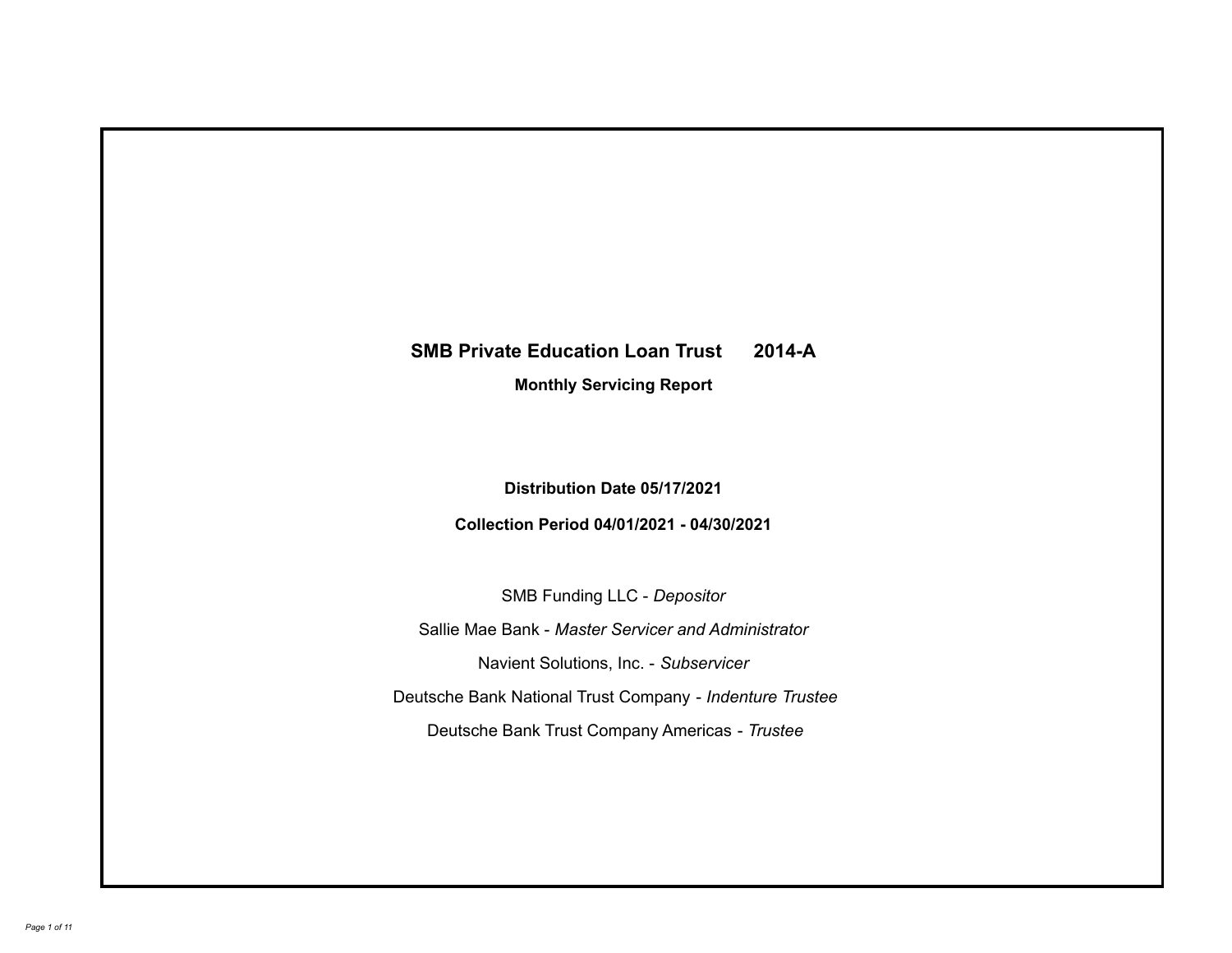| A            | <b>Student Loan Portfolio Characteristics</b>   |                   | 08/07/2014       | 03/31/2021       | 04/30/2021       |
|--------------|-------------------------------------------------|-------------------|------------------|------------------|------------------|
|              | <b>Principal Balance</b>                        |                   | \$361,523,983.59 | \$134,856,548.10 | \$132,267,209.61 |
|              | Interest to be Capitalized Balance              |                   | 17,313,307.43    | 1,869,436.73     | 1,883,963.08     |
|              | Pool Balance                                    |                   | \$378,837,291.02 | \$136,725,984.83 | \$134,151,172.69 |
|              | Weighted Average Coupon (WAC)                   |                   | 7.81%            | 7.80%            | 7.79%            |
|              | Weighted Average Remaining Term                 |                   | 138.29           | 179.65           | 180.18           |
|              | Number of Loans                                 |                   | 33,555           | 12,366           | 12,110           |
|              | Number of Borrowers                             |                   | 26,651           | 9,753            | 9,542            |
|              | Pool Factor                                     |                   |                  | 0.360909520      | 0.354112902      |
|              | Since Issued Total Constant Prepayment Rate (1) |                   |                  | 7.09%            | 7.07%            |
| B            | <b>Debt Securities</b>                          | <b>Cusip/Isin</b> | 04/15/2021       |                  | 05/17/2021       |
|              | A <sub>2</sub> A                                | 784456AB1         | \$3,973,491.31   |                  | \$2,762,330.21   |
|              | A2B                                             | 784456AC9         | \$3,973,491.30   |                  | \$2,762,330.20   |
|              | A <sub>3</sub>                                  | 784456AD7         | \$50,000,000.00  |                  | \$50,000,000.00  |
|              | B                                               | 784456AE5         | \$36,000,000.00  |                  | \$36,000,000.00  |
|              | $\mathsf{C}$                                    | 784456AF2         | \$42,000,000.00  |                  | \$42,000,000.00  |
|              |                                                 |                   |                  |                  |                  |
| $\mathtt{C}$ |                                                 |                   |                  |                  |                  |
|              | <b>Certificates</b>                             | Cusip/Isin        | 04/15/2021       |                  | 05/17/2021       |
|              | <b>Excess Distribution</b>                      | 784456105         | \$100,000.00     |                  | \$100,000.00     |
|              |                                                 |                   |                  |                  |                  |
| D            | <b>Account Balances</b>                         |                   | 04/15/2021       |                  | 05/17/2021       |
|              | Reserve Account Balance                         |                   | \$958,735.00     |                  | \$958,735.00     |
|              |                                                 |                   |                  |                  |                  |
| E            | <b>Asset / Liability</b>                        |                   | 04/15/2021       |                  | 05/17/2021       |
|              | Overcollateralization Percentage *              |                   | 31.29%           |                  | 31.77%           |
|              | Specified Overcollateralization Amount *        |                   | \$42,184,330.00  |                  | \$42,184,330.00  |
|              | Actual Overcollateralization Amount *           |                   | \$42,779,002.22  |                  | \$42,626,512.28  |

\* Based on the Rated debt securities (Class A and Class B Bonds)

(1) Since Issued Total CPR calculations found in monthly servicing reports issued on or prior to September 15, 2015 originally included loans that were removed from the pool by the sponsor because they became ineligible for the pool between the cut-off date and settlement date. On October 5, 2015, Since Issued Total CPR calculations were revised to exclude these loans and all prior monthly servicing reports were restated. For additional information, see 'Since Issued CPR Methodology' found on page 11 of this report.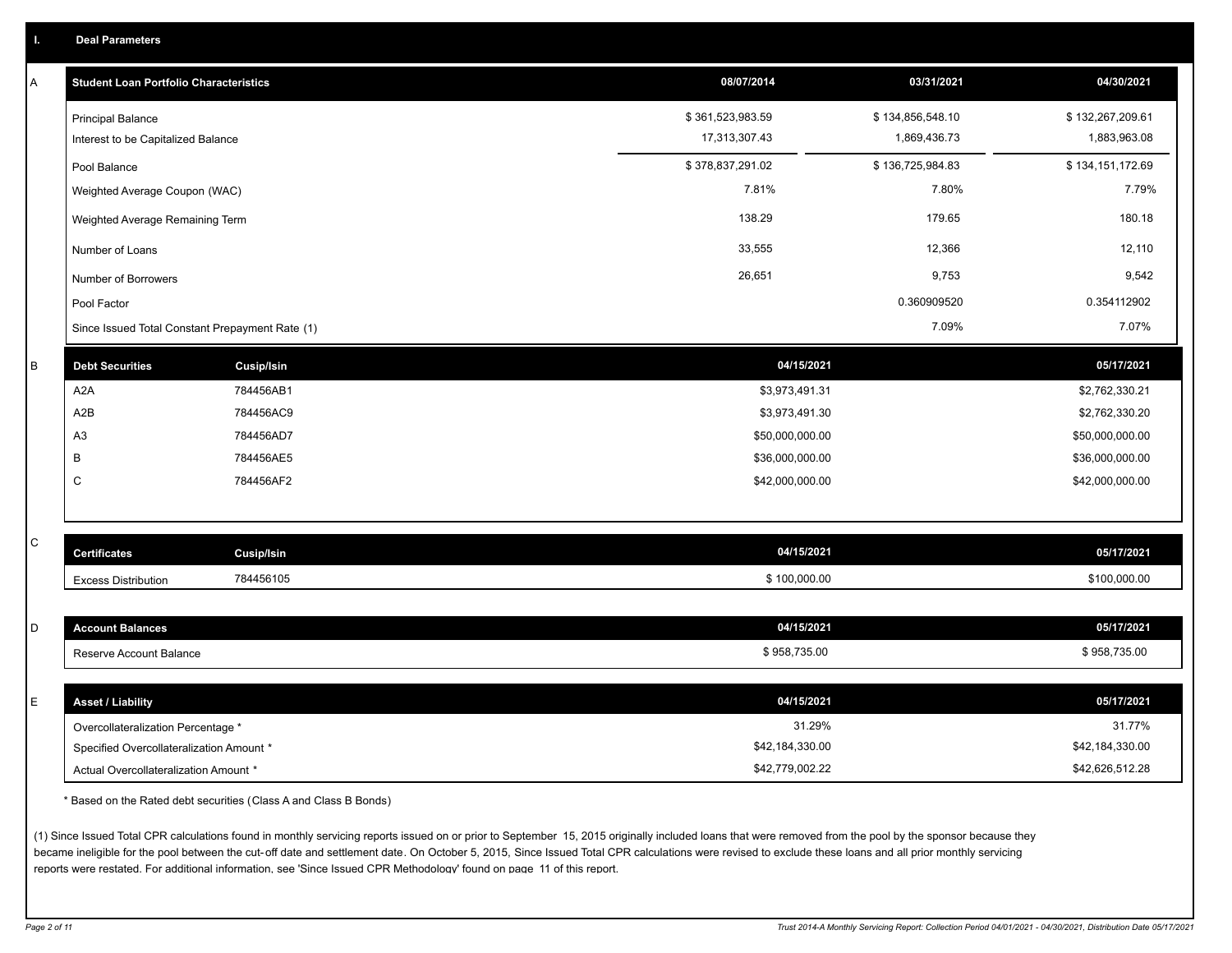| 2,628,161.95<br><b>Borrower Principal</b><br>0.00<br><b>Consolidation Activity Principal</b><br>0.00<br>Seller Principal Reimbursement<br>0.00<br>Servicer Principal Reimbursement<br>0.00<br>Delinquent Principal Purchases by Servicer<br>0.00<br><b>Other Principal Deposits</b><br>\$2,628,161.95<br><b>Total Principal Receipts</b><br>B<br><b>Student Loan Interest Receipts</b><br>667,946.46<br><b>Borrower Interest</b><br>0.00<br><b>Consolidation Activity Interest</b><br>0.00<br>Seller Interest Reimbursement<br>0.00<br>Servicer Interest Reimbursement |  |
|------------------------------------------------------------------------------------------------------------------------------------------------------------------------------------------------------------------------------------------------------------------------------------------------------------------------------------------------------------------------------------------------------------------------------------------------------------------------------------------------------------------------------------------------------------------------|--|
|                                                                                                                                                                                                                                                                                                                                                                                                                                                                                                                                                                        |  |
|                                                                                                                                                                                                                                                                                                                                                                                                                                                                                                                                                                        |  |
|                                                                                                                                                                                                                                                                                                                                                                                                                                                                                                                                                                        |  |
|                                                                                                                                                                                                                                                                                                                                                                                                                                                                                                                                                                        |  |
|                                                                                                                                                                                                                                                                                                                                                                                                                                                                                                                                                                        |  |
|                                                                                                                                                                                                                                                                                                                                                                                                                                                                                                                                                                        |  |
|                                                                                                                                                                                                                                                                                                                                                                                                                                                                                                                                                                        |  |
|                                                                                                                                                                                                                                                                                                                                                                                                                                                                                                                                                                        |  |
|                                                                                                                                                                                                                                                                                                                                                                                                                                                                                                                                                                        |  |
|                                                                                                                                                                                                                                                                                                                                                                                                                                                                                                                                                                        |  |
|                                                                                                                                                                                                                                                                                                                                                                                                                                                                                                                                                                        |  |
|                                                                                                                                                                                                                                                                                                                                                                                                                                                                                                                                                                        |  |
| 0.00<br>Delinquent Interest Purchases by Servicer                                                                                                                                                                                                                                                                                                                                                                                                                                                                                                                      |  |
| 3,708.00<br><b>Other Interest Deposits</b>                                                                                                                                                                                                                                                                                                                                                                                                                                                                                                                             |  |
| \$671,654.46<br><b>Total Interest Receipts</b>                                                                                                                                                                                                                                                                                                                                                                                                                                                                                                                         |  |
| \$33,681.75<br>С<br><b>Recoveries on Realized Losses</b>                                                                                                                                                                                                                                                                                                                                                                                                                                                                                                               |  |
| \$87.55<br>D<br><b>Investment Income</b>                                                                                                                                                                                                                                                                                                                                                                                                                                                                                                                               |  |
| \$0.00<br>Е<br><b>Funds Borrowed from Next Collection Period</b>                                                                                                                                                                                                                                                                                                                                                                                                                                                                                                       |  |
| \$0.00<br>F<br><b>Funds Repaid from Prior Collection Period</b>                                                                                                                                                                                                                                                                                                                                                                                                                                                                                                        |  |
| \$0.00<br>G<br>Loan Sale or Purchase Proceeds                                                                                                                                                                                                                                                                                                                                                                                                                                                                                                                          |  |
| \$0.00<br><b>Initial Deposits to Collection Account</b><br>н                                                                                                                                                                                                                                                                                                                                                                                                                                                                                                           |  |
| \$0.00<br><b>Excess Transferred from Other Accounts</b>                                                                                                                                                                                                                                                                                                                                                                                                                                                                                                                |  |
| \$0.00<br><b>Borrower Benefit Reimbursements</b><br>J                                                                                                                                                                                                                                                                                                                                                                                                                                                                                                                  |  |
| \$0.00<br>Κ<br><b>Gross Swap Receipt</b>                                                                                                                                                                                                                                                                                                                                                                                                                                                                                                                               |  |
| \$0.00<br><b>Other Deposits</b><br>L                                                                                                                                                                                                                                                                                                                                                                                                                                                                                                                                   |  |
| \$0.00<br><b>Other Fees Collected</b><br>М                                                                                                                                                                                                                                                                                                                                                                                                                                                                                                                             |  |
| \$3,333,585.71<br><b>AVAILABLE FUNDS</b><br>N                                                                                                                                                                                                                                                                                                                                                                                                                                                                                                                          |  |
| \$38,823.46<br>O<br>Non-Cash Principal Activity During Collection Period                                                                                                                                                                                                                                                                                                                                                                                                                                                                                               |  |
| \$0.00<br>P<br>Aggregate Purchased Amounts by the Depositor, Servicer or Seller                                                                                                                                                                                                                                                                                                                                                                                                                                                                                        |  |
| \$0.00<br>Q<br>Aggregate Loan Substitutions                                                                                                                                                                                                                                                                                                                                                                                                                                                                                                                            |  |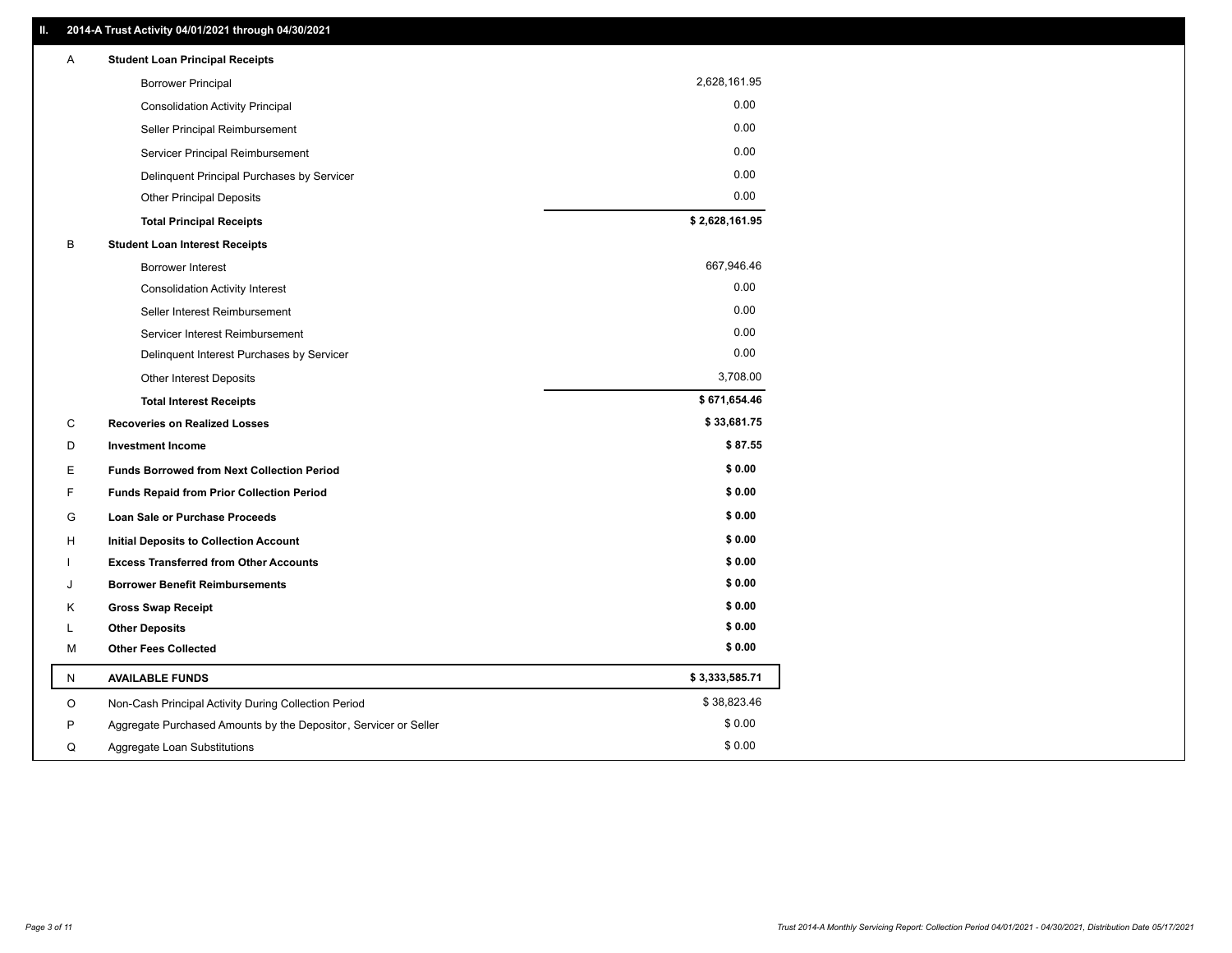|                   |                         |                          |         | 04/30/2021 |                  |                |                          |         | 03/31/2021 |                  |                |
|-------------------|-------------------------|--------------------------|---------|------------|------------------|----------------|--------------------------|---------|------------|------------------|----------------|
|                   |                         | <b>Wtd Avg</b><br>Coupon | # Loans | Principal  |                  | % of Principal | <b>Wtd Avg</b><br>Coupon | # Loans | Principal  |                  | % of Principal |
| <b>INTERIM:</b>   | IN SCHOOL               |                          | 8.42%   | 60         | \$862,368.32     | 0.643%         |                          | 8.42%   | 60         | \$859,298.14     | 0.628%         |
|                   | <b>GRACE</b>            |                          | 9.12%   | 11         | \$149,853.02     | 0.112%         |                          | 9.12%   | 12         | \$192,798.58     | 0.141%         |
|                   | <b>DEFERMENT</b>        |                          | 8.46%   | 561        | \$7,775,602.04   | 5.796%         |                          | 8.43%   | 571        | \$7,871,628.93   | 5.757%         |
| <b>REPAYMENT:</b> | <b>CURRENT</b>          |                          | 7.67%   | 10,799     | \$115,536,872.17 | 86.124%        |                          | 7.69%   | 10,993     | \$117,294,976.95 | 85.788%        |
|                   | 31-60 DAYS DELINQUENT   |                          | 8.78%   | 135        | \$1,625,129.70   | 1.211%         |                          | 8.86%   | 121        | \$1,476,656.56   | 1.080%         |
|                   | 61-90 DAYS DELINQUENT   |                          | 8.74%   | 56         | \$811,357.49     | 0.605%         |                          | 8.14%   | 74         | \$1,066,226.17   | 0.780%         |
|                   | 91-120 DAYS DELINQUENT  |                          | 9.05%   | 56         | \$839,685.38     | 0.626%         |                          | 9.18%   | 35         | \$632,436.34     | 0.463%         |
|                   | 121-150 DAYS DELINQUENT |                          | 8.67%   | 19         | \$320,670.19     | 0.239%         |                          | 7.66%   | 18         | \$323,305.25     | 0.236%         |
|                   | 151-180 DAYS DELINQUENT |                          | 8.57%   | 23         | \$390,355.83     | 0.291%         |                          | 8.70%   | 32         | \$392,269.90     | 0.287%         |
|                   | > 180 DAYS DELINQUENT   |                          | 7.85%   | 8          | \$125,182.02     | 0.093%         |                          | 7.39%   | 14         | \$185,467.16     | 0.136%         |
|                   | <b>FORBEARANCE</b>      |                          | 8.55%   | 382        | \$5,714,096.53   | 4.259%         |                          | 8.45%   | 436        | \$6,430,920.85   | 4.704%         |
| <b>TOTAL</b>      |                         |                          |         | 12,110     | \$134,151,172.69 | 100.00%        |                          |         | 12,366     | \$136,725,984.83 | 100.00%        |
|                   |                         |                          |         |            |                  |                |                          |         |            |                  |                |

Percentages may not total 100% due to rounding \*

\*\* Smart Option Interest Only loans and \$25 Fixed Payment loans classified as in repayment whether student borrowers are in school, in grace, in deferment or required to make full principal and interest payments on their l

\*\*\* To conform with company standard reporting these sections now include Princial and Interest Accrued to Capitalize .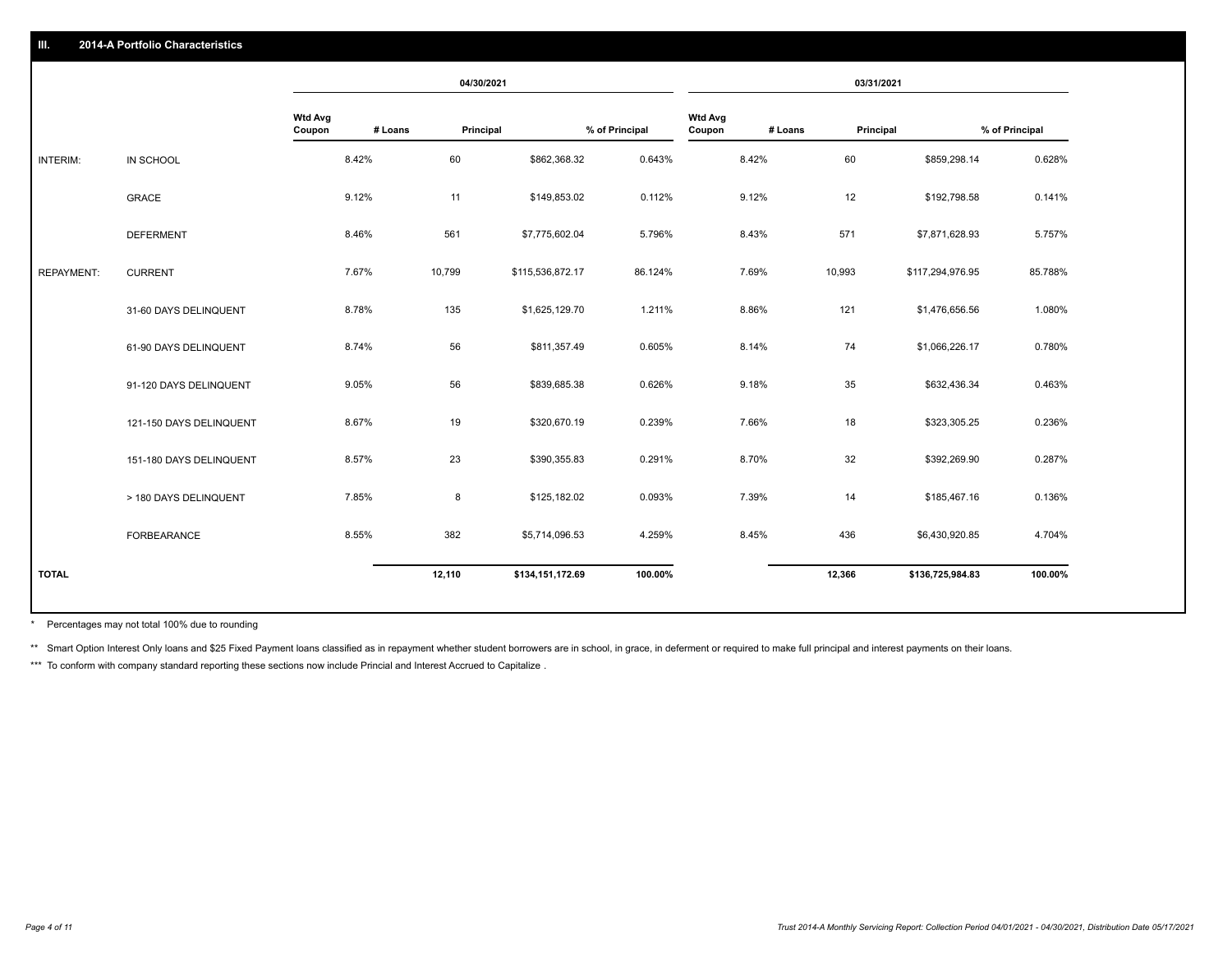|                                                         | 4/30/2021        | 3/31/2021        |
|---------------------------------------------------------|------------------|------------------|
| Pool Balance                                            | \$134,151,172.69 | \$136,725,984.83 |
| Total # Loans                                           | 12,110           | 12,366           |
| Total # Borrowers                                       | 9,542            | 9,753            |
| Weighted Average Coupon                                 | 7.79%            | 7.80%            |
| Weighted Average Remaining Term                         | 180.18           | 179.65           |
| Percent of Pool - Cosigned                              | 93.5%            | 93.6%            |
| Percent of Pool - Non Cosigned                          | 6.5%             | 6.4%             |
| Borrower Interest Accrued for Period                    | \$847,319.90     | \$893,902.46     |
| Outstanding Borrower Interest Accrued                   | \$3,994,085.49   | \$3,967,360.41   |
| Gross Principal Realized Loss - Periodic *              | \$100,977.55     | \$99,220.92      |
| Gross Principal Realized Loss - Cumulative *            | \$17,230,496.35  | \$17,129,518.80  |
| Delinquent Principal Purchased by Servicer - Periodic   | \$0.00           | \$0.00           |
| Delinquent Principal Purchased by Servicer - Cumulative | \$0.00           | \$0.00           |
| Recoveries on Realized Losses - Periodic                | \$33,681.75      | \$44,196.77      |
| Recoveries on Realized Losses - Cumulative              | \$2,036,166.23   | \$2,002,484.48   |
| Net Losses - Periodic                                   | \$67,295.80      | \$55,024.15      |
| Net Losses - Cumulative                                 | \$15,194,330.12  | \$15,127,034.32  |
| <b>Cumulative Gross Defaults</b>                        | \$17,230,496.35  | \$17,129,518.80  |
| Change in Gross Defaults                                | \$100,977.55     | \$99,220.92      |
| Non-Cash Principal Activity - Capitalized Interest      | \$140,285.50     | \$148,086.50     |
| Since Issued Total Constant Prepayment Rate (CPR) (1)   | 7.07%            | 7.09%            |
| <b>Loan Substitutions</b>                               | \$0.00           | \$0.00           |
| <b>Cumulative Loan Substitutions</b>                    | \$0.00           | \$0.00           |
| <b>Unpaid Master Servicing Fees</b>                     | \$0.00           | \$0.00           |
| <b>Unpaid Sub-Servicing Fees</b>                        | \$0.00           | \$0.00           |
| <b>Unpaid Administration Fees</b>                       | \$0.00           | \$0.00           |
| Unpaid Carryover Master Servicing Fees                  | \$0.00           | \$0.00           |
| Unpaid Carryover Sub-Servicing Fees                     | \$0.00           | \$0.00           |
| Note Interest Shortfall                                 | \$0.00           | \$0.00           |

\* In accordance with the Sub-Servicer's current policies and procedures, after September 1, 2017 loans subject to bankruptcy claims generally will not be reported as a charged- off unless and until they are delinquent for

(1) Since Issued Total CPR calculations found in monthly servicing reports issued on or prior to September 15, 2015 originally included loans that were removed from the pool by the sponsor because they became ineligible fo between the cut-off date and settlement date. On October 5, 2015, Since Issued Total CPR calculations were revised to exclude these loans and all prior monthly servicing reports were restated. For additional information, s Issued CPR Methodology' found on page 11 of this report.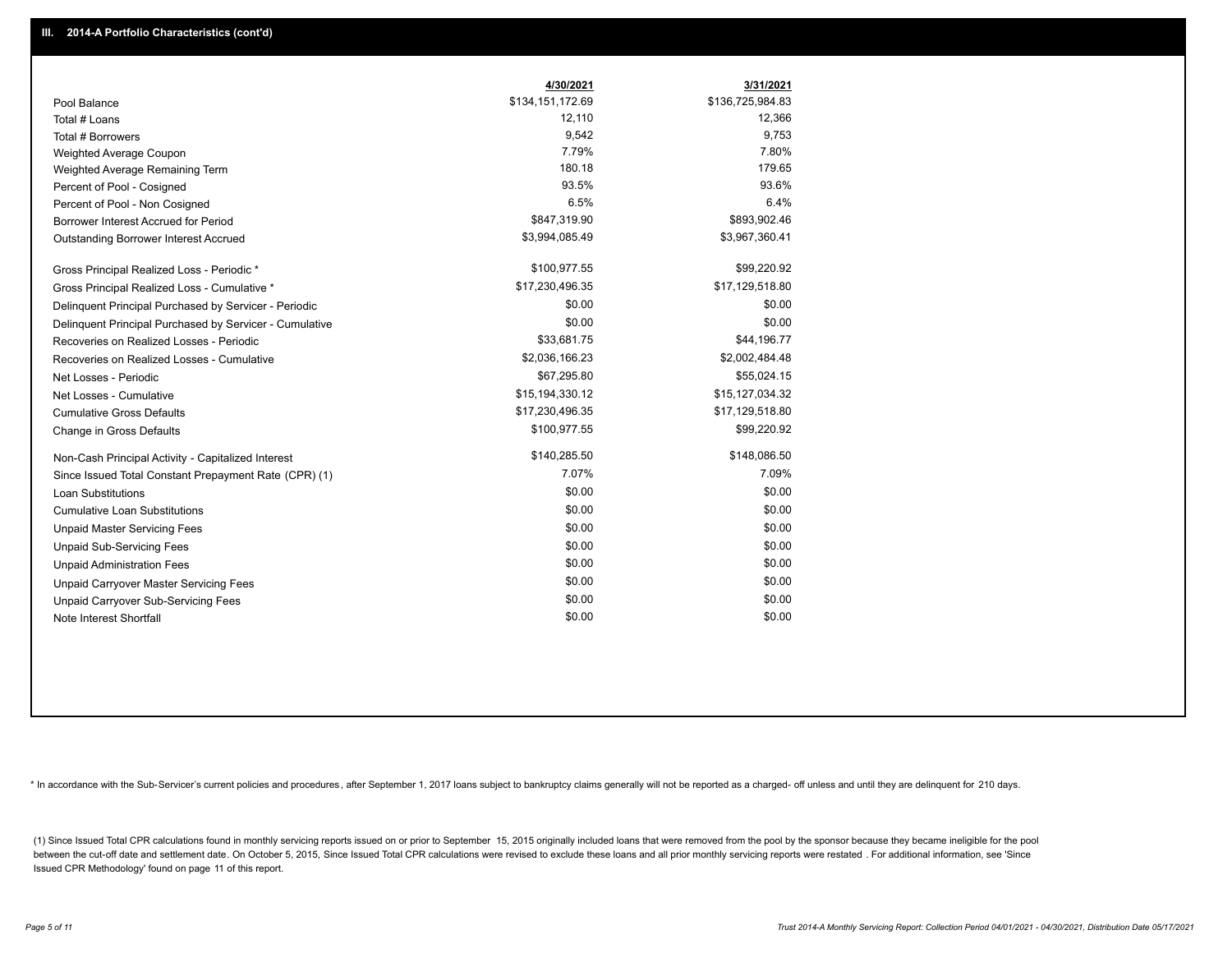## **IV. 2014-A Portfolio Statistics by Loan Program**

|                                                                                                                                                                              | Weighted<br>Average | # LOANS | \$ AMOUNT        | $%$ *    |
|------------------------------------------------------------------------------------------------------------------------------------------------------------------------------|---------------------|---------|------------------|----------|
| - Smart Option Deferred Loans                                                                                                                                                | 8.16%               | 6,262   | \$70,357,564.53  | 52.446%  |
| - Smart Option Fixed Pay Loans                                                                                                                                               | 7.68%               | 3,518   | \$46,984,897.52  | 35.024%  |
| - Smart Option Interest-Only Loans                                                                                                                                           | 6.57%               | 2,330   | \$16,808,710.64  | 12.530%  |
| - Other Loan Programs                                                                                                                                                        | 0.00%               | 0.00    | \$0.00           | 0.000%   |
| <b>Total</b>                                                                                                                                                                 | 7.79%               | 12,110  | \$134,151,172.69 | 100.000% |
| Prime Indexed Loans -- Monthly Reset Adjustable                                                                                                                              |                     |         | \$0.00           |          |
| Prime Indexed Loans -- Monthly Reset Non-Adjustable                                                                                                                          |                     |         | \$0.00           |          |
| Prime Indexed Loans -- Quarterly Reset Adjustable                                                                                                                            |                     |         | \$0.00           |          |
| Prime Indexed Loans -- Quarterly Reset Non-Adjustable                                                                                                                        |                     |         | \$0.00           |          |
| Prime Indexed Loans -- Annual Reset                                                                                                                                          |                     |         | \$0.00           |          |
| <b>T-Bill Indexed Loans</b>                                                                                                                                                  |                     |         | \$0.00           |          |
| <b>Fixed Rate Loans</b>                                                                                                                                                      |                     |         | \$17,155,788.32  |          |
| <b>LIBOR Indexed Loans</b>                                                                                                                                                   |                     |         | \$116,995,384.37 |          |
| * Note: Percentages may not total 100% due to rounding<br>To conform with company standard reporting these sections now include Princial and Interest Accrued to Capitalize. |                     |         |                  |          |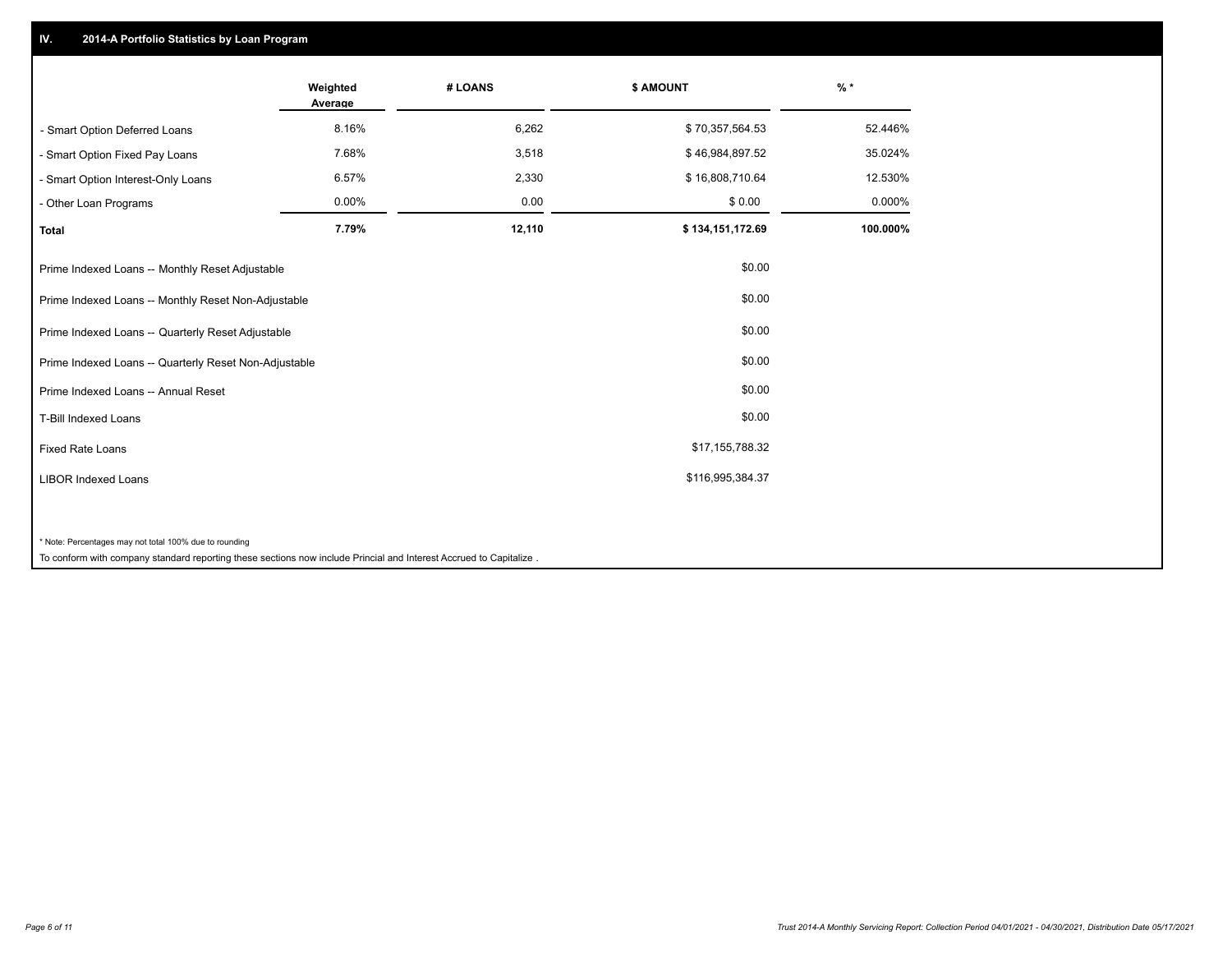| ۷. |       | 2014-A Reserve Account and Principal Distribution Calculations                                                                                                                                                        |                  |  |
|----|-------|-----------------------------------------------------------------------------------------------------------------------------------------------------------------------------------------------------------------------|------------------|--|
| А. |       | <b>Reserve Account</b>                                                                                                                                                                                                |                  |  |
|    |       | Specified Reserve Account Balance                                                                                                                                                                                     | \$958,735.00     |  |
|    |       | Actual Reserve Account Balance                                                                                                                                                                                        | \$958,735.00     |  |
| В. |       | <b>Principal Distribution Amount</b>                                                                                                                                                                                  |                  |  |
|    | Ι.    | Class A Notes Outstanding                                                                                                                                                                                             | \$57,946,982.61  |  |
|    | ii.   | Pool Balance                                                                                                                                                                                                          | \$134,151,172.69 |  |
|    |       |                                                                                                                                                                                                                       |                  |  |
|    | iii.  | First Priority Principal Distribution Amount (i - ii)                                                                                                                                                                 | \$0.00           |  |
|    | iv.   | Class A and B Notes Outstanding                                                                                                                                                                                       | \$93,946,982.61  |  |
|    | v.    | First Priority Principal Distribution Amount                                                                                                                                                                          | \$0.00           |  |
|    | vi.   | Pool Balance                                                                                                                                                                                                          | \$134,151,172.69 |  |
|    | vii.  | Specified Overcollateralization Amount                                                                                                                                                                                | \$42,184,330.00  |  |
|    | viii. | Regular Principal Distribution Amount (iv - v) - (vi - vii)                                                                                                                                                           | \$1,980,139.92   |  |
|    |       |                                                                                                                                                                                                                       |                  |  |
|    | ix.   | <b>Notes Outstanding</b>                                                                                                                                                                                              | \$135,946,982.61 |  |
|    | х.    | First Priority Principal Distribution Amount                                                                                                                                                                          | \$0.00           |  |
|    | xi.   | Regular Principal Distribution Amount                                                                                                                                                                                 | \$1,980,139.92   |  |
|    | xii.  | Available Funds (after payment of waterfall items A through J) *                                                                                                                                                      | \$884,364.56     |  |
|    | xiii. | Additional Principal Distribution Amount (min(ix - x - xi, xiii))                                                                                                                                                     | \$442,182.28     |  |
|    |       | * Represents 50% of value if the principal balance of the notes is greater than 10% of initial principal balance of the notes or the Class A and Class B note are reduced to 0, otherwise the<br>full value is shown. |                  |  |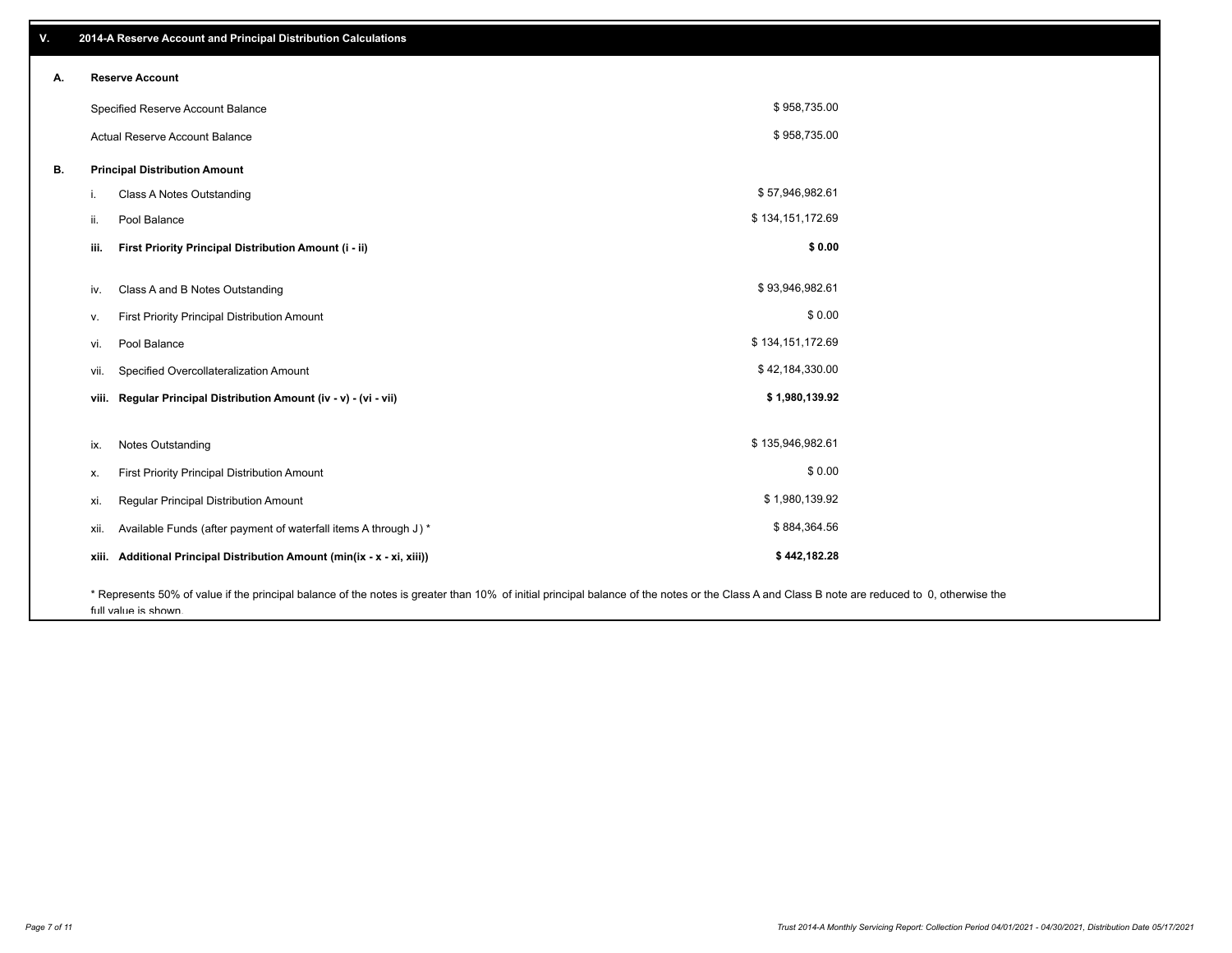| VI. |   | 2014-A Waterfall for Distributions                                                                                                                                                                    |                    |                      |
|-----|---|-------------------------------------------------------------------------------------------------------------------------------------------------------------------------------------------------------|--------------------|----------------------|
|     |   |                                                                                                                                                                                                       | Paid               | <b>Funds Balance</b> |
|     |   | <b>Total Available Funds</b>                                                                                                                                                                          |                    | \$3,333,585.71       |
|     | A | <b>Trustee Fees</b>                                                                                                                                                                                   | \$0.00             | \$3,333,585.71       |
|     | В | i. Master Servicing Fees                                                                                                                                                                              | \$5,672.46         | \$3,327,913.25       |
|     |   | ii. Sub-Servicing Fees                                                                                                                                                                                | \$92,914.49        | \$3,234,998.76       |
|     | C | i. Administration Fees                                                                                                                                                                                | \$6,667.00         | \$3,228,331.76       |
|     |   | ii. Unreimbursed Administrator Advances plus any Unpaid                                                                                                                                               | \$0.00             | \$3,228,331.76       |
|     | D | Class A Noteholders Interest Distribution Amount                                                                                                                                                      | \$86,327.28        | \$3,142,004.48       |
|     | Е | <b>First Priority Principal Payment</b>                                                                                                                                                               | \$0.00             | \$3,142,004.48       |
|     | F | Class B Noteholders Interest Distribution Amount                                                                                                                                                      | \$120,000.00       | \$3,022,004.48       |
|     | G | Class C Noteholders Interest Distribution Amount                                                                                                                                                      | \$157,500.00       | \$2,864,504.48       |
|     | H | Reinstatement Reserve Account                                                                                                                                                                         | \$0.00             | \$2,864,504.48       |
|     |   | Regular Principal Distribution                                                                                                                                                                        | \$1,980,139.92     | \$884,364.56         |
| J   |   | i. Carryover Master Servicing Fees                                                                                                                                                                    | \$0.00             | \$884,364.56         |
|     |   | ii. Carryover Sub-servicing Fees                                                                                                                                                                      | \$0.00             | \$884,364.56         |
|     | Κ | Additional Principal Distribution Amount                                                                                                                                                              | \$442,182.28       | \$442,182.28         |
| L   |   | Unpaid Expenses of Trustee                                                                                                                                                                            | \$0.00             | \$442,182.28         |
|     | М | Unpaid Expenses of Administrator                                                                                                                                                                      | \$0.00             | \$442,182.28         |
|     | N | Remaining Funds to the Excess Distribution Certificateholder                                                                                                                                          | \$442,182.28       | \$0.00               |
|     |   | <b>Waterfall Conditions</b>                                                                                                                                                                           |                    |                      |
|     |   |                                                                                                                                                                                                       |                    |                      |
| Α.  |   | <b>Class C Noteholders' Interest Distribution Condition</b>                                                                                                                                           |                    |                      |
|     |   | Pool Balance<br>j.                                                                                                                                                                                    | \$134,151,172.69   |                      |
|     |   | Class A and B Notes Outstanding<br>ii.                                                                                                                                                                | \$93,946,982.61    |                      |
|     |   | Class C Noteholders' Interest Distribution Ratio (i / ii)<br>iii.                                                                                                                                     | 142.79%<br>110.00% |                      |
|     |   | Minimum Ratio<br>iv.<br>Is the Class C Noteholders' Interest Distribution Condition Satisfied (iii > iv)                                                                                              | Υ                  |                      |
|     |   | V.                                                                                                                                                                                                    |                    |                      |
|     |   | * Note: If the Class C Noteholders' Interest Distribution Condition is satisfied then the amount of interest accrued at the Class C Rate for the Accrual Period is Released on the distribution Date. |                    |                      |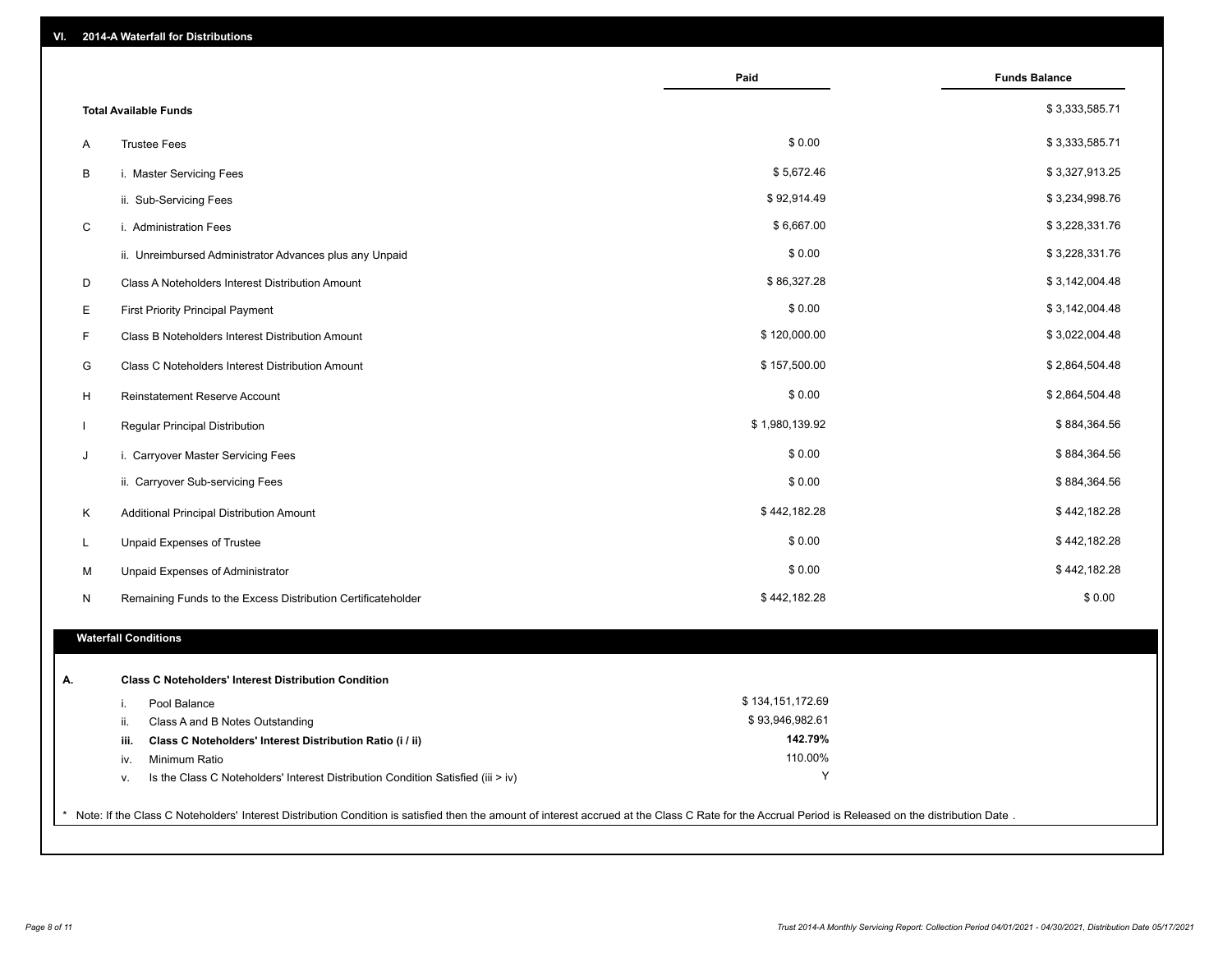| <b>Distribution Amounts</b>                                |                         |                         |                         |
|------------------------------------------------------------|-------------------------|-------------------------|-------------------------|
|                                                            | A <sub>2</sub> A        | A <sub>2</sub> B        | A3                      |
| Cusip/Isin                                                 | 784456AB1               | 784456AC9               | 784456AD7               |
| <b>Beginning Balance</b>                                   | \$3,973,491.31          | \$3,973,491.30          | \$50,000,000.00         |
| Index                                                      | <b>FIXED</b>            | <b>LIBOR</b>            | <b>LIBOR</b>            |
| Spread/Fixed Rate                                          | 3.05%                   | 1.15%                   | 1.50%                   |
| Record Date (Days Prior to Distribution)                   | 1 NEW YORK BUSINESS DAY | 1 NEW YORK BUSINESS DAY | 1 NEW YORK BUSINESS DAY |
| <b>Accrual Period Begin</b>                                | 4/15/2021               | 4/15/2021               | 4/15/2021               |
| <b>Accrual Period End</b>                                  | 5/15/2021               | 5/17/2021               | 5/17/2021               |
| Daycount Fraction                                          | 0.08333333              | 0.08888889              | 0.08888889              |
| Interest Rate*                                             | 3.05000%                | 1.26463%                | 1.61463%                |
| <b>Accrued Interest Factor</b>                             | 0.002541667             | 0.001124115             | 0.001435227             |
| <b>Current Interest Due</b>                                | \$10,099.29             | \$4,466.66              | \$71,761.33             |
| Interest Shortfall from Prior Period Plus Accrued Interest | $\mathsf{\$}$ -         | $\mathsf{\$}$ -         | $\mathcal{S}$ -         |
| <b>Total Interest Due</b>                                  | \$10,099.29             | \$4,466.66              | \$71,761.33             |
| <b>Interest Paid</b>                                       | \$10,099.29             | \$4,466.66              | \$71,761.33             |
| <b>Interest Shortfall</b>                                  | $\mathsf{\$}$ -         | $\mathsf{\$}$ -         | $\mathsf{\$}$ -         |
| <b>Principal Paid</b>                                      | \$1,211,161.10          | \$1,211,161.10          | $\mathsf{\$}$ -         |
| <b>Ending Principal Balance</b>                            | \$2,762,330.21          | \$2,762,330.20          | \$50,000,000.00         |
| Paydown Factor                                             | 0.017811193             | 0.017811193             | 0.000000000             |
| <b>Ending Balance Factor</b>                               | 0.040622503             | 0.040622503             | 1.000000000             |

\* Pay rates for Current Distribution. For the interest rates applicable to the next distribution date, please see https://www.salliemae.com/about/investors/data/SMBabrate.txt.

**VII. 2014-A Distributions**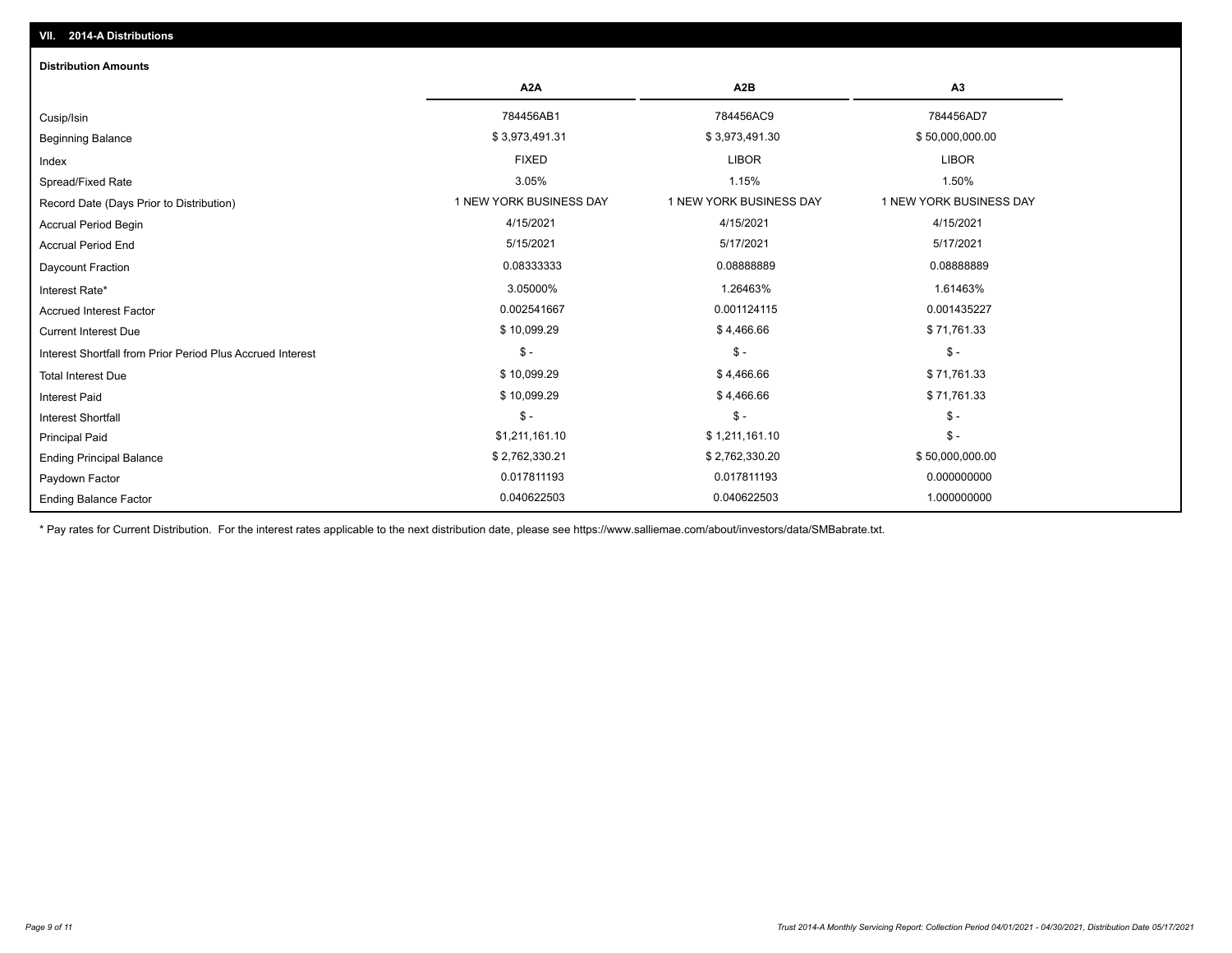| <b>Distribution Amounts</b>                                |                         |                         |
|------------------------------------------------------------|-------------------------|-------------------------|
|                                                            | в                       | C                       |
| Cusip/Isin                                                 | 784456AE5               | 784456AF2               |
| <b>Beginning Balance</b>                                   | \$36,000,000.00         | \$42,000,000.00         |
| Index                                                      | <b>FIXED</b>            | <b>FIXED</b>            |
| Spread/Fixed Rate                                          | 4.00%                   | 4.50%                   |
| Record Date (Days Prior to Distribution)                   | 1 NEW YORK BUSINESS DAY | 1 NEW YORK BUSINESS DAY |
| <b>Accrual Period Begin</b>                                | 4/15/2021               | 4/15/2021               |
| <b>Accrual Period End</b>                                  | 5/15/2021               | 5/15/2021               |
| Daycount Fraction                                          | 0.08333333              | 0.08333333              |
| Interest Rate*                                             | 4.00000%                | 4.50000%                |
| <b>Accrued Interest Factor</b>                             | 0.003333333             | 0.003750000             |
| <b>Current Interest Due</b>                                | \$120,000.00            | \$157,500.00            |
| Interest Shortfall from Prior Period Plus Accrued Interest | $\mathsf{\$}$ -         | $\mathsf{\$}$ -         |
| <b>Total Interest Due</b>                                  | \$120,000.00            | \$157,500.00            |
| <b>Interest Paid</b>                                       | \$120,000.00            | \$157,500.00            |
| Interest Shortfall                                         | $\frac{1}{2}$           | $$ -$                   |
| <b>Principal Paid</b>                                      | $\mathsf{\$}$ -         | $\frac{1}{2}$           |
| <b>Ending Principal Balance</b>                            | \$36,000,000.00         | \$42,000,000.00         |
| Paydown Factor                                             | 0.000000000             | 0.000000000             |
| <b>Ending Balance Factor</b>                               | 1.000000000             | 1.000000000             |

\* Pay rates for Current Distribution. For the interest rates applicable to the next distribution date, please see https://www.salliemae.com/about/investors/data/SMBabrate.txt.

**VII. 2014-A Distributions**